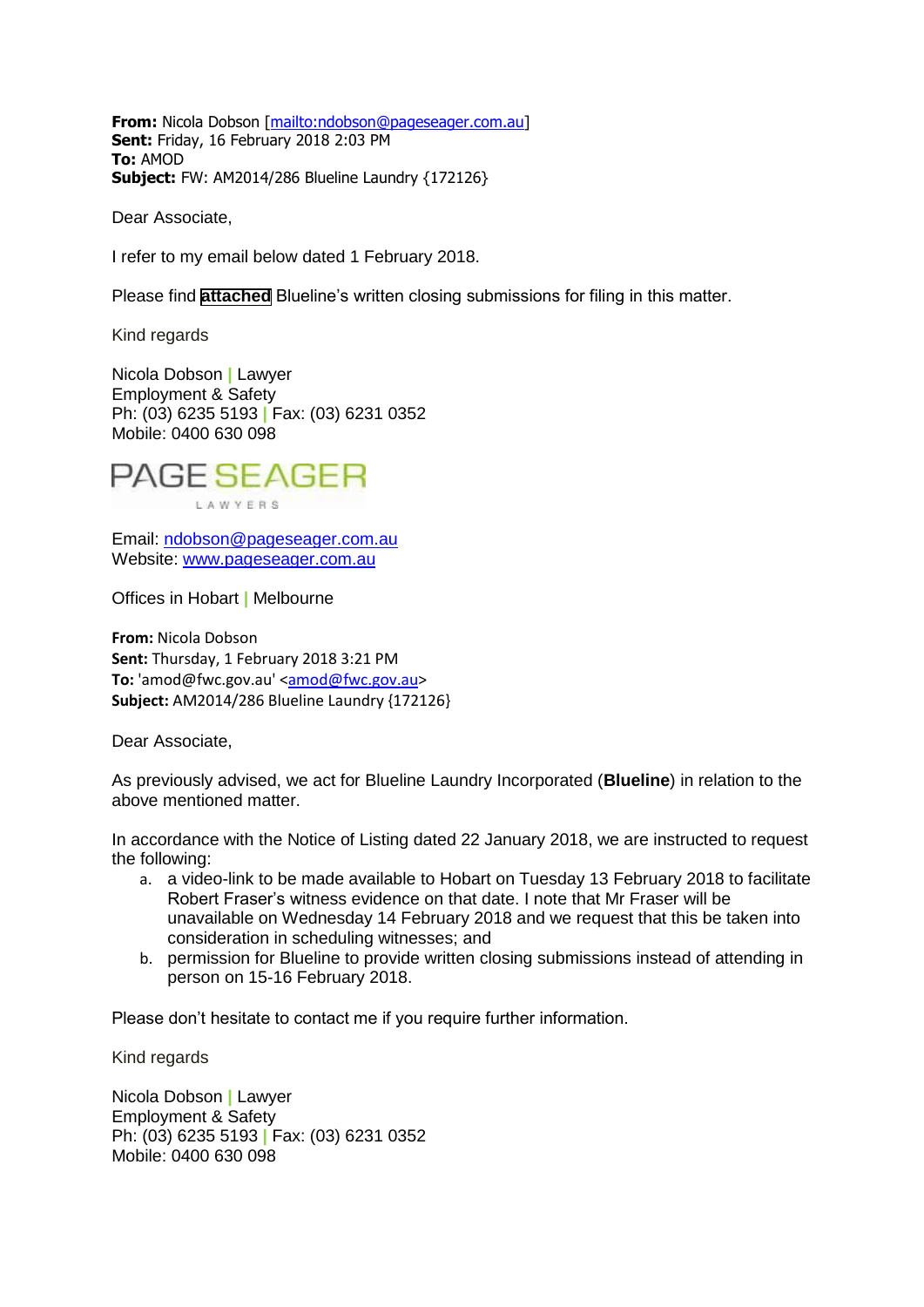# PAGE SEAGER LAWYERS

Email: [ndobson@pageseager.com.au](mailto:ndobson@pageseager.com.au) Website: [www.pageseager.com.au](http://www.pageseager.com.au/)

Offices in Hobart **|** Melbourne

This e-mail together with any attachments is intended for the named recipients only. It may contain privileged and confidential information. If you are not the intended recipient, we request you kindly notify us immediately by return e-mail or by telephone on +61 (0)3 6235 5155 and delete this e-mail, and any attachments, without copying, forwarding, disclosing or using it in any other way. The publication by others than the intended person(s) is prohibited. Any views expressed in this e-mail are those of the individual sender, except where the sender specifically states them to be the view of Page Seager Lawyers. Page Seager Lawyers does not represent, warrant or guarantee that the integrity of this communication has been maintained or that the communication is free of errors, virus or interference.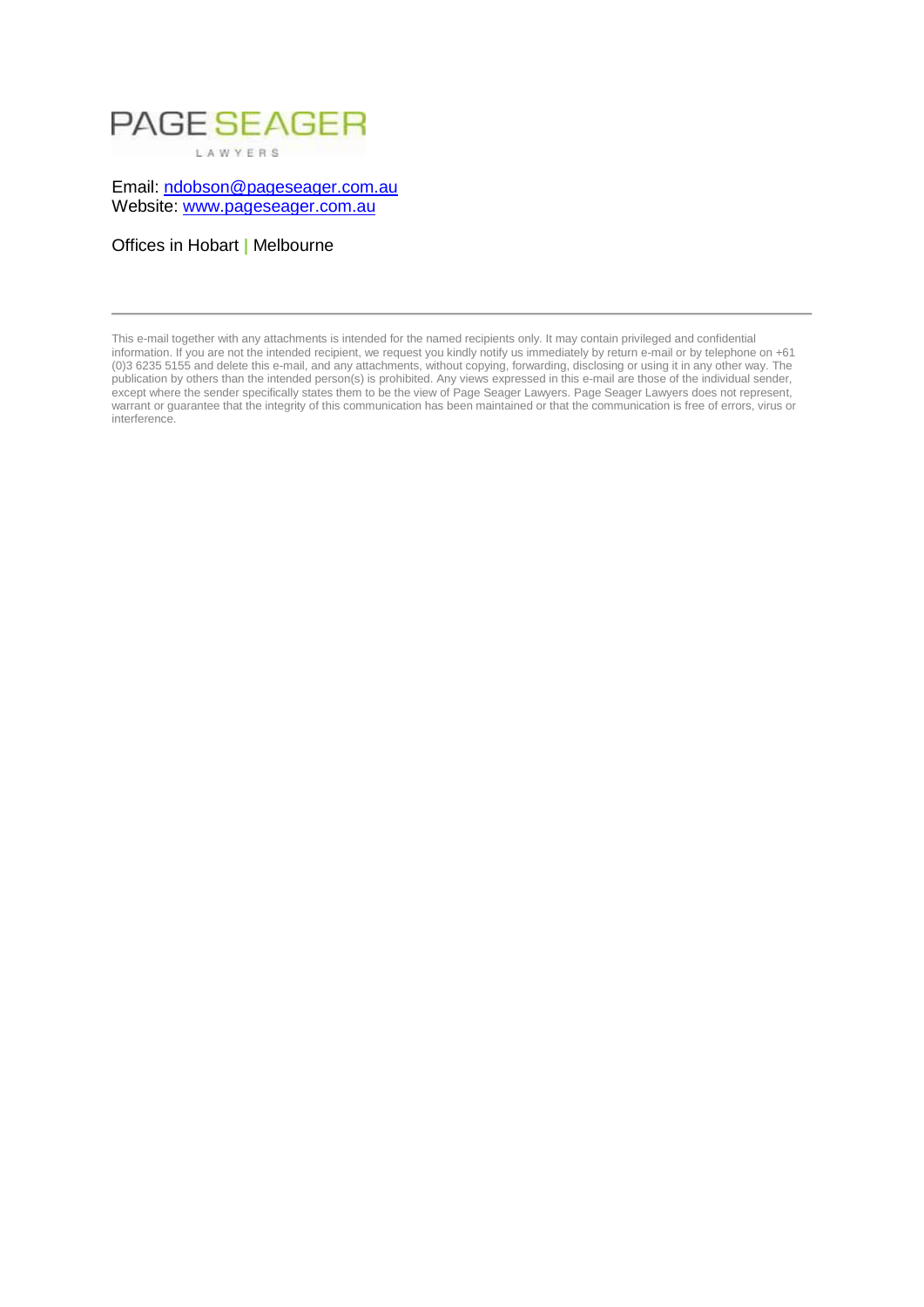<span id="page-2-0"></span>**FAIR WORK COMMISSION 4 Yearly Review of Modern Awards Supported Employment Services Award 2010 Matter No: AM2014/286**

### **CLOSING SUBMISSIONS – BLUELINE LAUNDRY INCORPORATED**

1. Blueline Laundry Incorporated (**Blueline**) makes this submission in relation to the 4 yearly review of the *Supported Employment Services Award 2010* (**Award**).

#### **SUMMARY**

- 2. Further to the submissions and witness statements of Mr Robert Fraser and Mr Peter Godfrey<sup>1</sup> Blueline submits that:
	- (a) its current wage assessment tool, the Blueline Wage Assessment Tool (**WAT**), is consistent with the modern award objectives under section 134 of the *Fair Work Act 2009* (**Act**);
	- (b) a determination that Blueline should exclusively use Supported Wage System (**SWS**) would be detrimental to Blueline's operations and not consistent with the modern award objectives under section 134 of the Act; and
	- (c) if FWC determines that the WAT in its current format does not meet the modern award objectives, FWC should consider options that permit the retention of the WAT subject to any amendments necessary to make the WAT consistent with the modern award objectives.

## **CURRENT WAGE ASSESSMENT TOOL MEETS THE MODERN AWARD OBJECTIVES**

- 3. Blueline maintains that the WAT meets the modern award objectives and that, unless merit-based arguments are provided to disprove this conclusion, no change should be made to the Award. We submit that the arguments made by those parties opposing the retention of the WAT have not made out these requirements.
- 4. The WAT is effective in assessing performance (productivity) and competence and creating job opportunities that otherwise would not exist for supported employees.

<sup>1</sup> Filed on 21 November 2017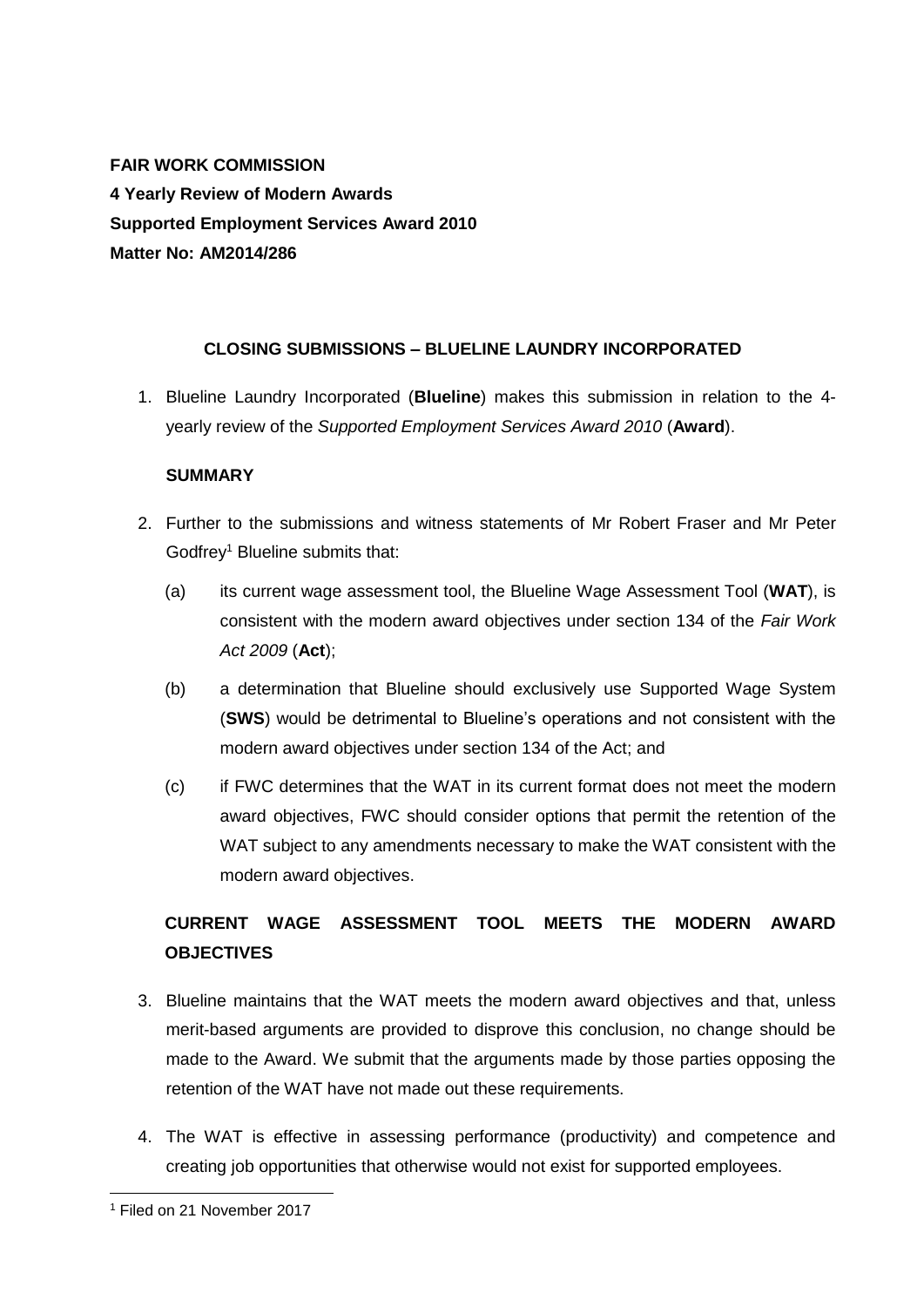#### **USE OF SWS WOULD BE DETRIMENTAL TO BLUELINE**

- 5. The evidence of Mr Robert Fraser was that the cost of implementing the SWS at Blueline was \$390,956.<sup>2</sup> The unchallenged evidence of Mr Fraser was that a cost increase of this size would have a significant negative impact on the number of supported employees employed by Blueline.<sup>3</sup>
- 6. Similarly, Blueline may not be able to offer benefits that currently apply including:
	- (a) **holding positions open** Blueline currently holds positions open for supported employees who leave to gain employment in the open market for 12 months;
	- (b) **no regression in wages** currently, in circumstances where an employee's productivity or competency has decreased (such as where an employee has cognitive degeneration due to aging), Blueline does not decrease their wages; and
	- (c) **social activities** Blueline actively provides and funds social activities for all its employees such as Christmas parties, movie nights and other functions. This is particularly valued by supported employees and their parents and carer's who often find work is their primary social outlet.

## **AMEND AWARD RATHER THAN PREVENT USE OF BLUELINE WAGE ASSESSMENT TOOL**

- 7. Blueline maintains that for its workforce the:
	- (a) WAT is the appropriate tool; and
	- (b) SWS is not appropriate for the assessment of wages for supported employees.
- 8. However, if FWC determines that the WAT does not meet the modern award objectives then Blueline submits that the consideration should be given to amending the Award to the extent necessary to align the WAT with the modern award objectives. This is a preferable outcome to removing the WAT (and all other wage assessment tools) with the SWS particularly when it is likely to negatively impact on the workforce participation of supported employees at Blueline.
- 9. Blueline submits that this could be achieved by:

 <sup>2</sup> An extract of the report from Synergy was included in the submissions that were filed on 21 November 2017.

<sup>3</sup> Exhibit #41 – Witness Statement of Robert Fraser dated 21 November 2017, paragraph 15.